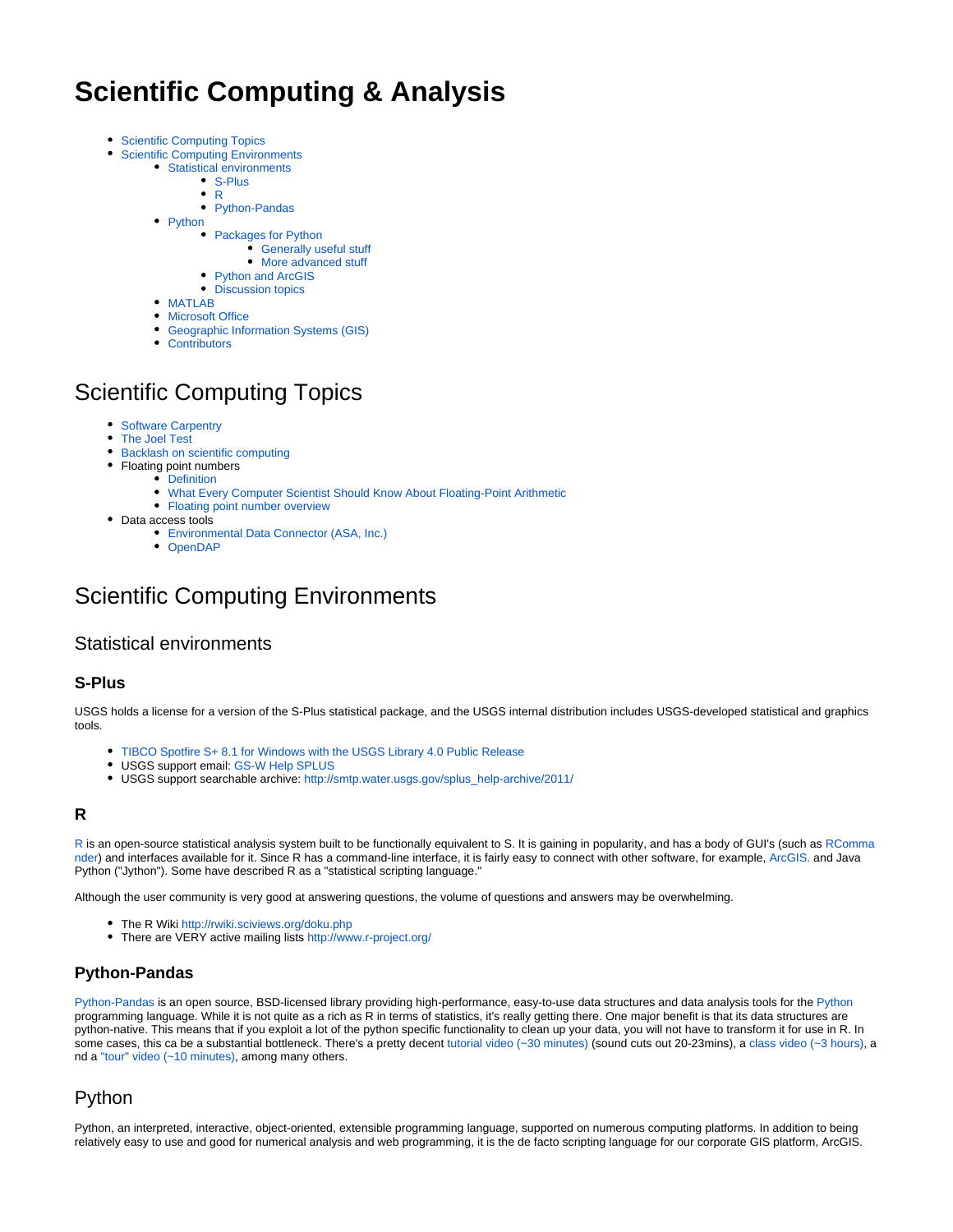- The starting point for all things Python is: <http://python.org>
- There are a large number of instructional videos available, follow [this link for an example](http://showmedo.com/videotutorials/python). Just google "python tutorial" for many great options.
- Python is widely used outside the USGS, so there are lots of great resources hosted in the wide world. We should really participate there, instead of building our own microverse. See the [Python Forum,](http://www.python-forum.org/pythonforum/index.php?sid=5e5278eee32b3e92b7d8c6705478bd60) and <http://stackoverflow.com/tags> (type in "python").

#### <span id="page-1-0"></span>**Packages for Python**

#### <span id="page-1-1"></span>**Generally useful stuff**

- NumPy is a really important add-on for Python. It provide low-level functions for handling arrays. It comes with ArcGIS
- [SciPy](http://www.scipy.org/SciPy) is another really importantadd-on for Python. It's built on top of NumPy and provides higher-level (i.e., more user-friendly) functionality. It also comes with ArcGIS.
	- **SciPy has a handy [Cookbook of worked examples of common tasks](http://www.scipy.org/Cookbook)**
- Python is distributed with a large standard library of modules that support various tasks, but many more are available online. An extensive collection of pre-compiled libraries are available in [this collection](http://www.lfd.uci.edu/%7Egohlke/pythonlibs/) posted by Christoph Gohlke. Key libraries of interest to scientific computing include NumPy, SciPy, matplotlib, and netCDF4.
- Versions of the GDAL and OGR libraries are now available in Python, in a package called [pypi.](http://pypi.python.org/pypi/GDAL/)
- [Using Python with Fortran or C sub-page](https://my.usgs.gov/confluence/display/cdi/Using+Python+with+Fortran+or+C)

In addition to a truly dizzying number of individual add-on libraries for Python, there are a few distributions of sets of python libraries that try to eliminate the hassle of pulling together lots of libraries. We should investigate these!

- [Enthought Python Distribution \(EPD\):](http://www.enthought.com/products/epd.php) These guys are really interesting. In addition to grabbing and bundling together a whole bunch of python add-ons, they are apparently responsible for maintaining both the numpy and scipy packages.
	- Rich Signell has been trying to persuade ESRI to not only take a snapshot of EPD with each ArcGIS release, but to make the ArcGIS platform more flexible about using other versions of EPD. One idea is to encourage ESRI to work directly with EPD. Sounds like ESRI is open to this, but that a stronger/clearer business case needs to be made. [See this sub-page for a discussion of the potential benefits of](https://my.usgs.gov/confluence/display/cdi/TSWG+-+Benefits+of+integrating+the+Enthought+Python+suite+with+ArcGIS)  [EPD with ArcGIS](https://my.usgs.gov/confluence/display/cdi/TSWG+-+Benefits+of+integrating+the+Enthought+Python+suite+with+ArcGIS).
- [UC-Irvine \(unofficial\) Windows-compiled libraries for Python](http://www.lfd.uci.edu/~gohlke/pythonlibs/)  lots of hard-core computing options as individual libraries. Also offers a version of EPD.

#### <span id="page-1-2"></span>**More advanced stuff**

- **Integrated Development Environments (IDEs)** There are lots of choices, many of which allow a user to write in more than one language. [See](https://my.usgs.gov/confluence/display/cdi/Integrated+Development+Environments+for+Python)  [the sub-page on this.](https://my.usgs.gov/confluence/display/cdi/Integrated+Development+Environments+for+Python)
	- $\bullet$  [iPython Notebook](http://ipython.org) kind of an IDE, but a great web-based user-interface for mixing markup, code snippets, and results in a unified presentation. This is a fantastic way to teach! Especially because the code snippets are live, meaning users can adjust and rerun them to update the results.
		- Rich Signell's colleague Massimo (last name?) has been working with this, configuring server images that he can virtualize. He's got one that has python, R statistics, and GRASS. Very cool!
		- Would be interested to see if this could be made to work in conjunction with ArcGIS (probably the Server product) so folks can explore with the ESRI arcpy object for python.
		- Would also be very interested to see, if this server image matures, we can encourage folks developing ArcGIS Server images for cloud deployment to include these add-ons/work with us.
		- This also makes one wonder about web-accessible/executable python-based functionality. iPython Notebook uses 0MQ for messaging, but this almost doesn't matter. Might be best to focus on using OGC WPS instead.
- [NetworkX](http://networkx.lanl.gov/)  a pretty hard-core library for making complex networks and graphs. Could also be useful for TINs.

#### <span id="page-1-3"></span>**Python and ArcGIS**

Python, aside from being a standalone general scripting language, has become the main scripting language for the ArcGIS platform. Versions of Python 2.x and Python libraries that are included in different versions of ArcGIS are as follows:

| <b>ArcGIS</b> | 9.3   | 10.0  | 10.1  |
|---------------|-------|-------|-------|
| Python        | 2.5.1 | 2.6.2 | 272   |
| NumPy         | 1.0.3 | 1.3   | 1.6.1 |
| matplotlib    |       |       | 1.1.0 |

- The [Enthought Python Distribution \(EPD\) version 7.3 i](http://www.enthought.com/products/epd.php)s fully compatible with ArcGIS 10.1. This means you can install the EPD, then install ArcGIS and Arc will see the EPD distribution and simply add the arcpy modules without installing another python instance. Since the EPD 7.3 comes with an OPeNDAP-enabled NetCDF4 Python, there is no need to run Gohlke's installer (described below).
- The [netCDF4 module compiled for ArcGIS 10.0, 10.1](http://www.lfd.uci.edu/~gohlke/pythonlibs/#netcdf4) allows fairly straightforward access of netCDF and OPeNDAP data from ArcGIS Python scripts. Thanks to Rich Signell and, most of all, Christoph Gohlke (who compiled the module so it will work with Arc). Rich and Curtis Price provided this [python script and script tools \(zipfile\).](https://my.usgs.gov/confluence/download/attachments/63832489/netcdf.zip?version=4&modificationDate=1315518647390&api=v2)